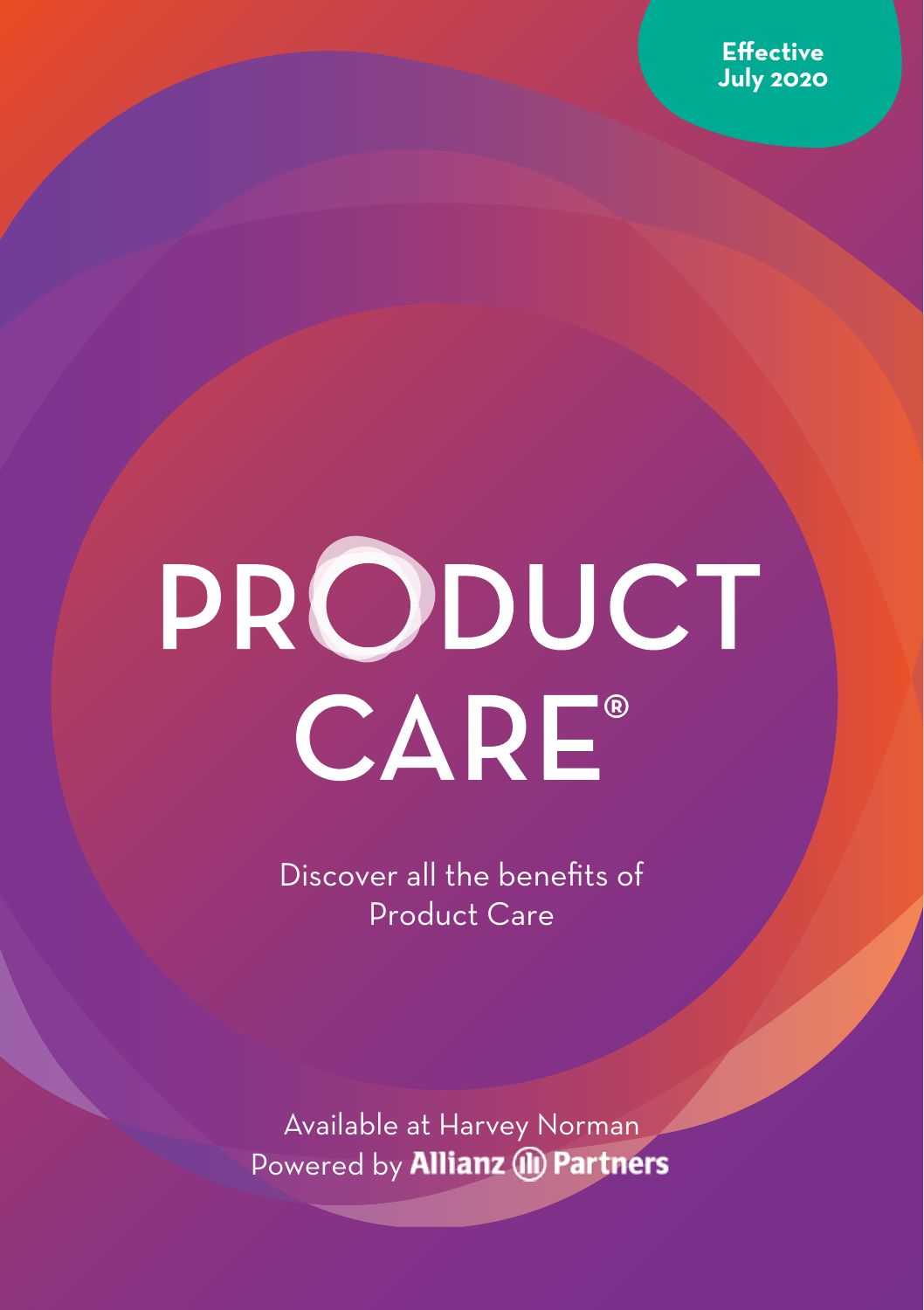# PRODUCT CARE®

## **Discover all the benefits of Product Care \***

# $\left\langle \bigotimes \right\rangle$ , Protection  $\left\langle \bigotimes \right\rangle$  Support  $\sum_{n=1}^{\infty}$  Advantage

With Product Care You can relax knowing Your purchase comes with additional protection. Product Care Covers all parts, Labour and Call out fees for repairs. Product Care will only use an authorized repairer network which means the job is done right the first time.

Our range of support options ensure You experience an easy and hassle free process when You need to talk to Us about Your Product Care Plan. If You are experiencing a fault, We will provide You with guidance and support every step of the way.

Having Product Care with Your purchase means that We will help You to enjoy Your new product even more, through such benefits as cover for Accidental Damage and surge protection.

## **PROTECTION**



#### 2, 3 or 4 Year Protection Terms Available

You can choose the length of Your Product Care to add additional benefits and protection for Your Product from the end of the manufacturer's warranty.

Choose from either 2, 3 or 4 years.



#### New for Old Replacement

If We cannot fix the product, We'll replace it. SPEC for SPEC.

#### Coverage for Wear & Tear & Environmental Factors

Product Care covers Wear and Tear, defects in materials and workmanship. It also covers breakdowns caused by dust and internal overheating.

#### **Transferable**

If You sell Your Product, or provide it as a gift to someone, Your cover and any unredeemed entitlements can be transferred to the new owner. Simply contact Us to arrange transfer of ownership.



#### International Coverage

Product Care covers Your products anywhere in the world for up to  $\epsilon$ 150<sup>^</sup>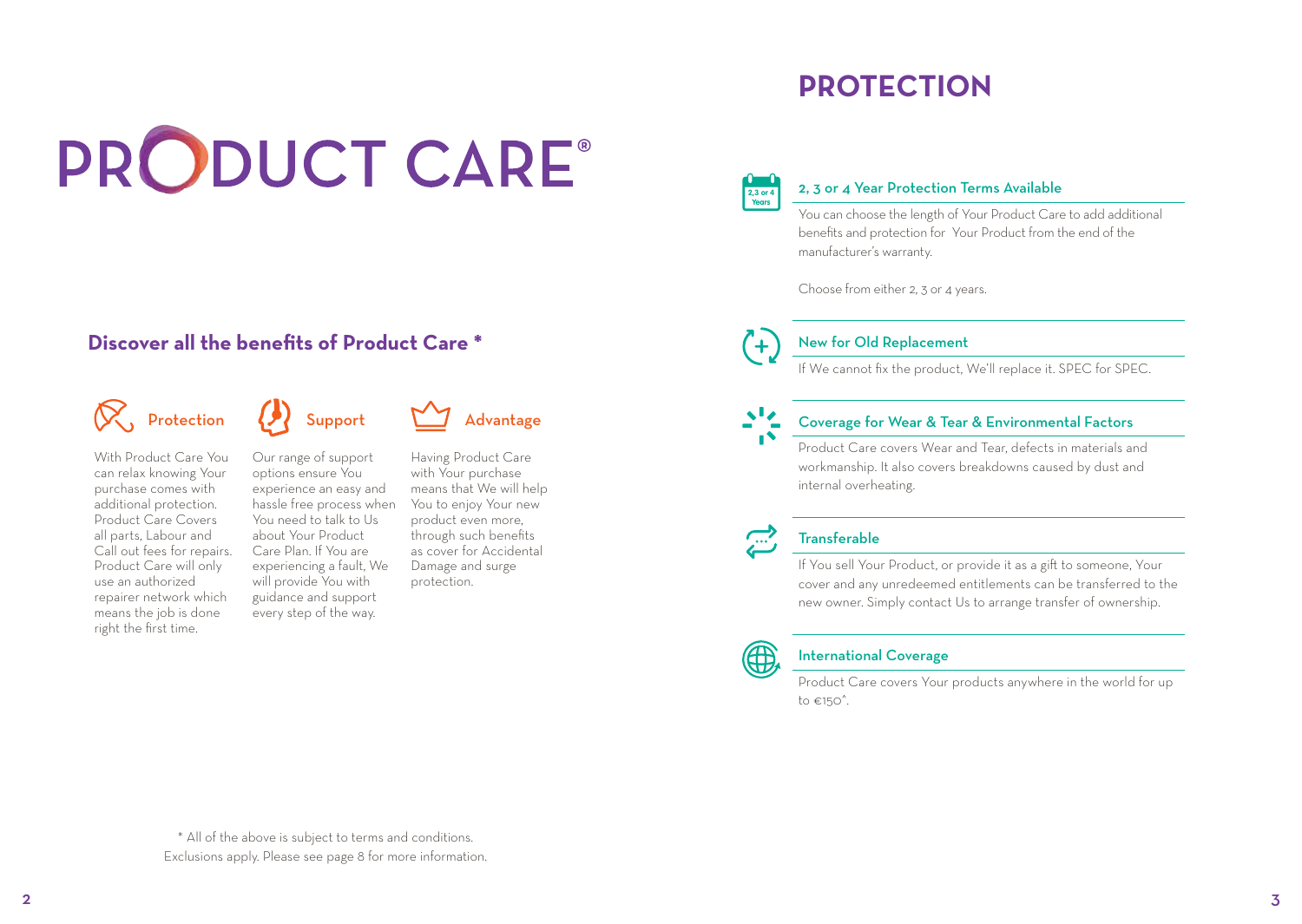## **SUPPORT**

You have access to a range of support options to ensure You get the most out of Your purchase.



#### Customer Care Team

Call 1800 200 503 to speak with Our Ireland based Customer Care team who are available to help You with any enquiries or questions You may have.

Our team are available:

Monday to Friday: 9:00am to 5:30pm

Closed Weekends and Public Holidays



#### Easy Claim Process

Making a claim is simple and We are here to help You through every step of the process. Simply:

- 1. Register Your claim online at www.productcareclaims.ie or call Our Customer Care team on 1800 200 503
- 2. Have Your original purchase receipt handy to register the details of Your claim
- 3. Please have a description of Your fault ready for Our Customer Care team
- 4. Let Us take care of the rest!

#### **For all enquiries, to transfer ownership or to lodge a claim contact Us on:**

**1800 200 503** Monday to Friday

9.00am to 5.30pm (Excluding public or bank holidays) or email customerservice@brightsideco.ie You can also register Your claim online, 24 hours a day, by visiting **www. productcareclaims.ie**

| <b>International Enquiries</b> |               |
|--------------------------------|---------------|
| <b>AUSTRALIA</b>               | 1800 810 118  |
| <b>NEW ZEALAND</b>             | 0800 848 444  |
| <b>SINGAPORE</b>               | 1800 438 6393 |
| <b>MALAYSIA</b>                | 1800 882 238  |
| <b>SLOVENIA</b>                | 08 01 018     |
| <b>NORTHERN IRELAND</b>        | 084 5301 5409 |
|                                |               |

## **ADVANTAGE**

Take advantage of exclusive benefits that are only available to Product Care Policyholders.



#### Accidental Damage Cover\*

Product Care covers You for accidental drops, spills, cracked screens and unintentional accidents for 12 months.



#### Food Spoilage Cover\*

If Your Product is a fridge or freezer, Product Care will cover up to €150 for any food spoilage that occurs as a result of a covered fault.



#### Laundry Cover\*

If Your Product is a washer or dryer, Product Care will cover up to €50 for laundry expenses if Your Product is out for service for more than 10 days from the time You notify Us of the fault.



#### No Lemon Guarantee\*

If Your Product costs more than €200 and has had two qualified service repairs and requires a third during the term of the plan, Your Product will be replaced.



#### Surge Protection Cover\*

Product Care offers cover against breakdowns from electrical interference, power surges or voltage fluctuations.

> \* All of the above is subject to terms and conditions. Exclusions apply. Please see page 8 for more information.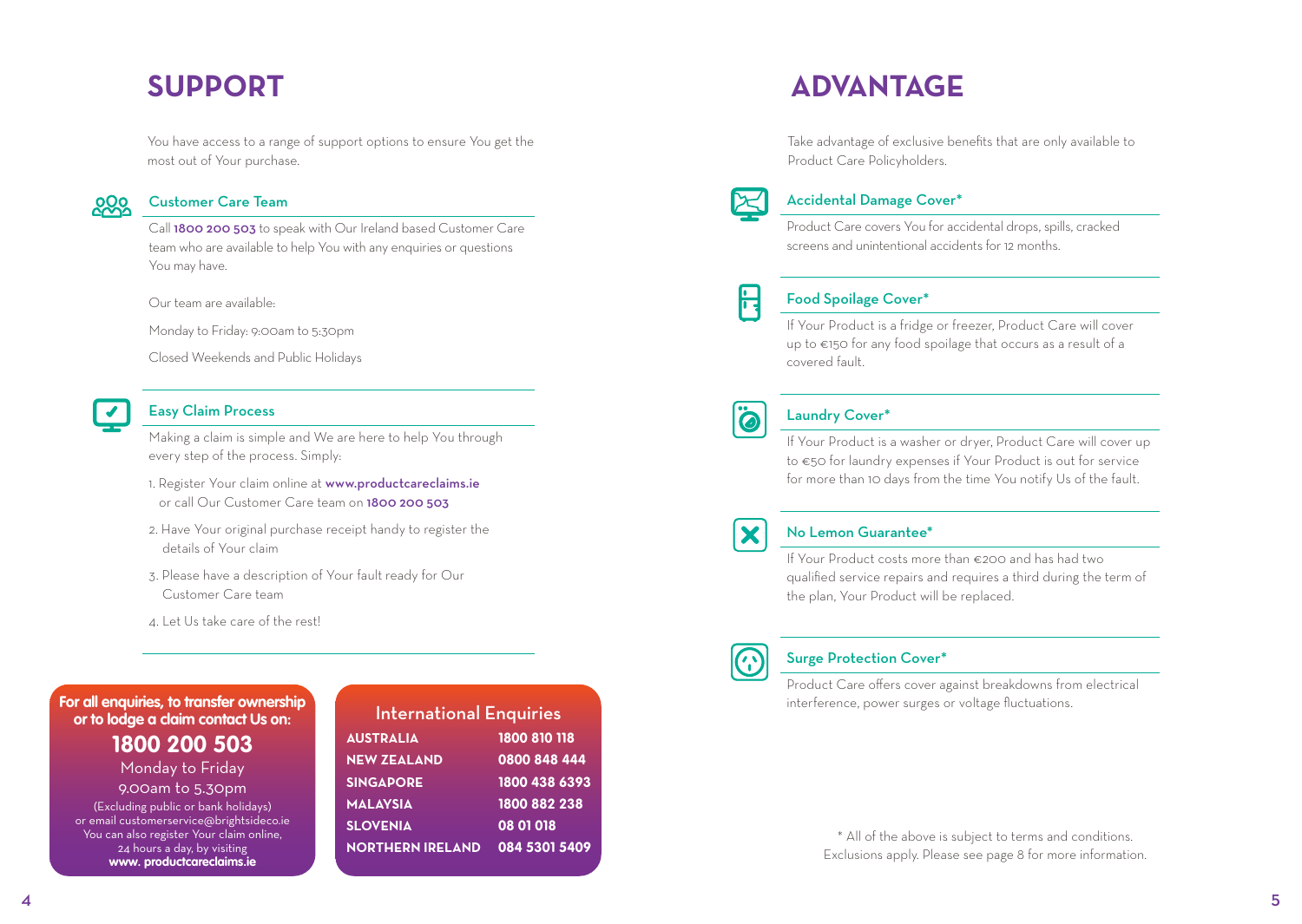#### You can lodge a claim or **Frequently Asked Questions Frequently Asked Questions** make an enquiry 24/7 at www.productcareclaims.ie **Q Q** What faults You are protected against all electrical, electronic and What are In the event of a problem with Your Product, You may have mechanical faults Your Product may suffer. For Product Care am I protected rights at law against the seller or manufacturer of the product my rights as customers We also cover faults caused by dust, internal under warranties or guarantees expressed or implied by against? a consumer? humidity, wear and tear, Accidental Damage, and any mandatory provisions of law. Your Harvey Norman® Product defects in materials and workmanship. Care Plan does not replace these rights or make them void. **JJ** However, You can choose to claim under Your Plan and Your claim will be handled quickly and efficiently by Our customer **Q** service team. For further information about Your legal rights We suggest You contact the Competition and Consumer Protection When does The date that Your cover starts will depend on the date of Your Commission at Bloom House, Railway Street, Dublin 1, D01 C576, purchase. Your Extended Warranty Cover starts the day after my cover start? Consumer helpline 1890 432 432 or visit www.ccpc.ie Your manufacturer's warranty expires. Your Accidental Damage " Cover starts from the date of Your purchase. (not including the No Cover Period, \*See Page 10) **Q** " How do I Making a claim is simple. You can register Your claim online at **Q** www.productcareclaims.ie or call Us on 1800 200 503. make a claim? All You need is Your original purchase receipt. In order for Us to provide You with an easy and hassle free claim " registration process, We ask that You have the following items What information handy when calling Our customer care line: should I have **Q** • A copy of Your original proof of purchase; handy before I What if If You contact Your original store of purchase, they will be able • Your Product brand, model and serial number; to provide You a printed copy of Your receipt. If You cannot register my claim? I have lost recall what Your original store of purchase is, contact Us on • A description of the fault and/or details of the damage; and my receipt? 1800 200 503 and We can help You. • Your contact details, including phone and / or email. " " **Q Q** What if Occasionally, faults can be caused by the use of the product Am I covered Your Product is covered in any country where a Harvey outside of the operating instructions provided by the there is no Norman®, Domayne®, Joyce Mayne® or Norman Ross® store manufacturer. If You suspect a fault with Your Product, We overseas? fault found? exists. These countries include Ireland, Australia, New Zealand, always recommend referring back to the original documentation Singapore, Malaysia, Slovenia and Croatia\*. provided with Your Product and performing troubleshooting prior to registering a claim. You may incur charges with Your " claim if Your Product is found to not have a fault. " **Q Q**What faults Your Product Care does not include cover for Faults or failures covered by the manufacturer during the manufacturer's warranty are not covered? Should I We recommend that You contact Our Customer Care team period or Accessories such as, but not limited to, on-ear prior to transporting Your Product. You may not be required to take my product headphones, over-ear headphones, microphones, cords and transport Your Product, particularly as We cover some costs of cables, ancillary game controllers and memory cards. For a back into the freight. Our Customer Care team can talk with You about what complete list of exclusions please read the Terms & Conditions store of purchase? options You have to get Your Product assessed as quickly as at the back of this booklet. possible. Contact Us on 1800 200 503. " \* All of the above is subject to terms and conditions set out on page 8.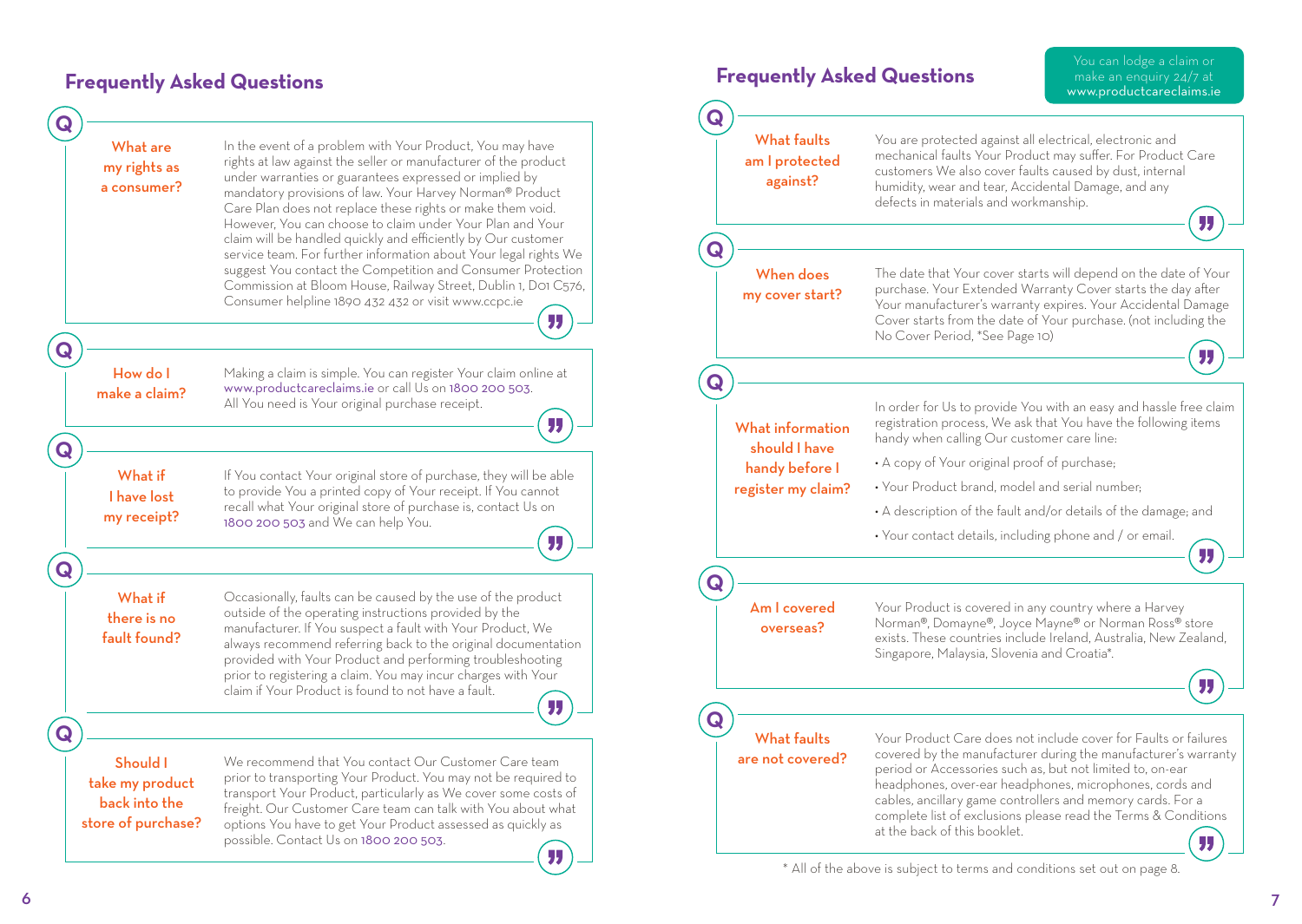## **Terms and Conditions of Your purchase of Your Product with Product Care**

#### Thank You for choosing to protect Your Product with a Harvey Norman Product Care Plan.

Please ensure that You keep Your Original Documents that record the purchase of both Your Product and this Harvey Norman Product Care Plan. The Original Documents constitute proof of the purchase, and in the event of a claim the Original Documents may need to be produced.

Your Harvey Norman Product Care Plan is underwritten by AWP P&C S.A. – Dutch Branch, trading as Allianz Partners Europe, located at Poeldijkstraat 4, 1059 VM Amsterdam, the Netherlands, Corporate identification No 33094603, is registered at the Dutch Authority for Financial Markets (AFM) No 12000535 and is authorised by L'Autorité de Contrôle Prudentiel et de Résolution (ACPR) in France and authorised by the Central Bank of Ireland for conduct of business and administered in Ireland by Frith Service Contracts Ltd, Business Number 373654 (trading as Brightside), who is registered and regulated by the Central Bank of Ireland under No C51103. Harvey Norman Product Care is provided by the Retailer of the product.

The protection provided to You under Your Harvey Norman Product Care Plan is subject to the terms and conditions specified below.

## **Your Eligibility**

You must be 18 years or older to purchase a policy.

## **Terms and Conditions**

#### **General**

If You have purchased more than one product on the same purchase receipt, then Your Harvey Norman Product Care Plan will only cover those products specifically described on the purchase receipt and/or Tax Invoice. Harvey Norman Product Care is available at time of purchase of Your Computer or Electrical goods.

#### **Term**

The term of Your Plan will be clearly stated on Your Original Documents and is effective from the Purchase Date of Your Product. For all products with a purchase price more than €200 the term of Your Plan may be:

- 2, 3 or 4 years as specified on Your Original Documents; or
- 7 years from the date You purchase Your Product, inclusive of any manufacturer's warranties provided; or
- 5 years from the date You purchased Your Product for OLED televisions, inclusive of any manufacturer's warranty period; or
- If the manufacturer's warranty is less than 12 months, then a period of twice the term of the manufacturer's warranty will apply for Your Plan. For example, if the manufacturer's warranty equals 3 months, then the term of Your Harvey Norman Product Care Plan equals 6 months.

If Your Product has a purchase price under €200, the term of Your Plan will be 2 years effective from the expiry of the manufacturer's warranty period.

## **What is Covered**

Your Plan covers the cost of parts and labour to repair Your Product in the event Your Product fails to properly operate due to:

a) Mechanical or Electrical Failure;

- b) A defect in materials or workmanship;
- c) Normal wear and tear that affects the functionality or operation of Your Product;
- d) Dust, internal overheating, internal humidity or condensation;
- e) Electrical interference, power surge or voltage fluctuation.
	- If Your Product costs more than €200, We will protect You against these faults until the expiry date of Your Plan, or until Your Product is replaced with a new product of Our choosing.

In the event that Your Product costs less than €200, We will always replace with a new product of Our choosing rather than repair it.

The maximum amount payable by Us under Your Plan shall not exceed the Original Purchase Price of Your Product (inclusive of VAT) per claim.

## **Accidental Damage Cover**

If Your Product is accidentally damaged during the 12 months (save for the No Cover Period) following the Purchase Date of Your Product, We will at Our discretion repair Your Product or replace Your Product, subject to any applicable Administration Fees, No Cover Period, terms and conditions, exclusions and limitations of Your Harvey Norman Product Care Plan.

If Your Product is repaired it may be repaired with new or refurbished parts. If in Our view it is not possible or economical to repair Your Product, then We will replace Your Product in accordance with the Replacement Terms below. Where only a part or parts of Your Product has been damaged, We will only pay for the repair or replacement of that particular part or parts.

You will be required to pay an applicable Administration Fee each time You make a claim under Accidental Damage Cover. The applicable Administration Fee is determined by the Original Purchase Price of Your Product:

• If Your Product's Original Purchase Price is more than €500 You will be required to pay an Administration Fee of €100; or • If Your Product's Original Purchase Price is €500 or less You will be required to pay an Administration Fee of €50. • If Your Product's Original Purchase Price is €200 or less You will be required to pay an Administration Fee of €25.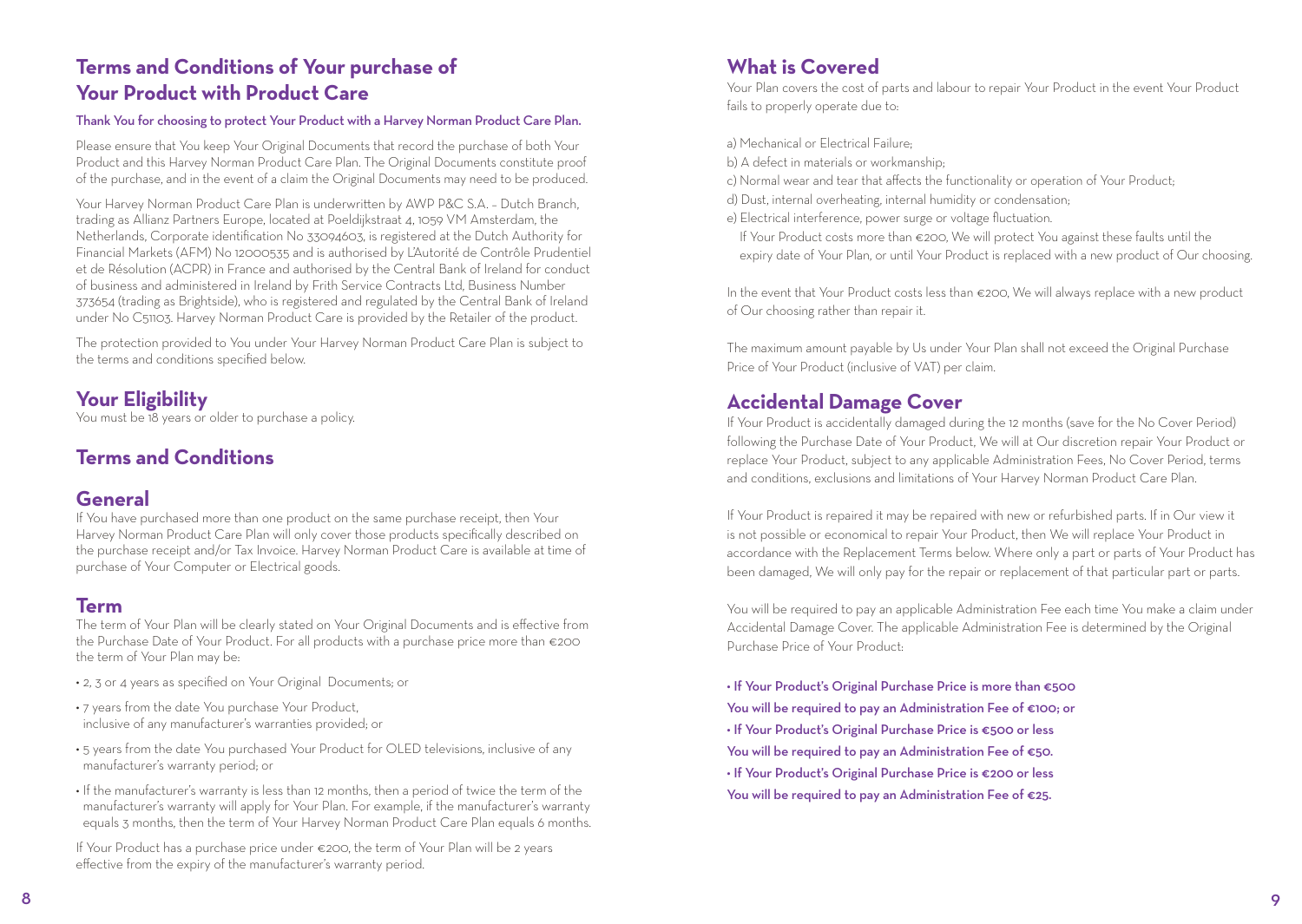#### **Accidental Damage Cover continued...**

Subject to the No Cover Period, Accidental Damage Cover commences on the date You purchase Your Harvey Norman Product Care Plan. You will not be able to claim further under Accidental Damage Cover when:

- 1) 12 months (save for the No Cover Period) have elapsed from the date You purchased Your Harvey Norman Product Care Plan;
- 2) You receive a Replacement Item where Your Product is replaced following a valid claim under Accidental Damage Cover (Note that the whole Plan will also come to an end);
- 3) You have made 2 valid claims for repair of Your Product under Accidental Damage Cover. Your Cover under Accidental Damage and Your Harvey Norman Product Care Plan will end if Your Product is replaced by Us with a Replacement Item.

Your Cover under Accidental Damage and Your Harvey Norman Product Care Plan will also end if We repair Your Product twice under Accidental Damage. However, where Your Product is repaired, Your Plan will not automatically come to an end and You may claim during the Term of Your Harvey Norman Product Care Plan, subject to its terms and conditions.

Accidental Damage Cover is for hardware only. Accidental Damage cover does not cover items such as docking stations, external modems, external speakers, secondary monitors, external mouse, external keyboard on notebooks, externally-attached devices, components, cases, monitors, wall mounts or wiring classified by Us as 'accessories' or 'consumables' and not built in or on the base unit, such as light bulbs, ceiling mount kit, memory disks or disk, disposable memory devices, carrying cases or stylus pens, or any other parts/components requiring regular maintenance.

#### **No Cover Period**

We will not cover You under Accidental Damage Cover for the first 30 days from the commencement of the Period of Cover (i.e. the date You purchase Your Plan). If Your Product suffers Accidental Damage during the No Cover Period, this is considered to be a Pre-existing Condition and renders the product ineligible for cover under Accidental Damage Cover.

## **Replacement Terms**

If Your Product cost more than €200 and it is not economical for Us to repair Your Product and at Our sole discretion, We may replace Your Product with a new product that is its nearest equivalent. In the event that We replace Your Product, We will take into account features, quality and specifications of the original item as well as availability of the technology. The value of the replacement product shall not exceed the Original Purchase Price You paid for Your Product. Due to changes in product technology and availability, the replacement product We supply may have a lower selling price and is not limited to the original manufacturer brand of Your original product. Replacement price differences, if any, will not be refunded. If We cannot repair Your Product or offer a suitable replacement, We may give You a store credit or cash settlement. The value of any store credit or cash settlement that We give You will not exceed the Original Purchase Price of Your Product. The decision to repair, replace, offer a store credit or cash settlement is always at Our sole discretion.

If Your Product cost less than €200, and We cannot offer a suitable replacement, We may give You a store credit or cash settlement. The value of any store credit or cash settlement that We give You will not exceed the Original Purchase Price of Your Product. The decision to replace, offer a store credit or cash settlement is always at Our sole discretion. If Your Product is replaced, a store credit is given or a cash settlement is made, this shall constitute fulfilment of this Plan and the faulty product will become Our property.

## **No Lemon Guarantee**

If You have purchased a product costing more than €200 and Your Product has had 2 qualified service repairs under Your Plan and requires a 3rd qualified service under Your Plan, We will replace Your Product in accordance with the Replacement Terms above.

If You have purchased a product costing less than €200, We will replace Your Product the first time it fails in accordance with the Replacement Terms above.

## **Freight**

If You have purchased a product costing more than €200 and Your Product requires servicing, under Your Plan We will cover freight both to and from Our designated service centre where:

a) The gross weight of Your Product is 5kgs or less; and b) You live more than 20km from Our designated service centre.

An example of items on which freight would be covered include, but is not limited to, notebook computers, still or video cameras and MP3 players.

If You have purchased a product costing less than €200, under Your Plan We will cover any freight costs associated with the assessment or replacement of Your Product.

In most circumstances, We will arrange and cover the cost of freight upfront.

If Your Product is located outside the Republic of Ireland, We will not cover the cost of freight or delivery back to the Republic of Ireland.

## **Food Spoilage**

If Your Product is a fridge or freezer, We will cover You up to a value of €150 for any food spoilage that occurs as a result of a defect as stated in the What is Covered section. You will be required to supply credible supporting documentation as proof of Your loss.

The value of €150 is the limit of food spoilage cover during the Term of Your Plan.

## **Laundry**

If Your Product is a washing machine or dryer, We will cover You up to a value of €50 for any laundry cleaning services if Your Product is out of service for more than ten (10) consecutive days from the time that We have been notified of the failure. You will be required to supply an itemised list and receipts for each laundry reimbursement claim. The value of €50 is the limit of Laundry Cover during the Term of Your Plan.

## **Availability Of Service**

We always try to complete repairs in the shortest amount of time possible. However, We are not responsible for delays caused by factors beyond Our control such as manufacturer delays in supplying parts.

## **Worldwide Coverage**

Your Product is covered by Your Plan in any country where a Harvey Norman, Domayne, Joyce Mayne or Norman Ross store exists. If You are in a country where a Harvey Norman, Domayne, Joyce Mayne or Norman Ross store does not exist and Your Product suffers a failure or fault as stated in the coverage section, We will cover it if the cost of repair is €150 or less. You will need to pay for the repair and claim the cost back from Us. You will need to show an itemised invoice of the repair costs in order to have Your reimbursement approved.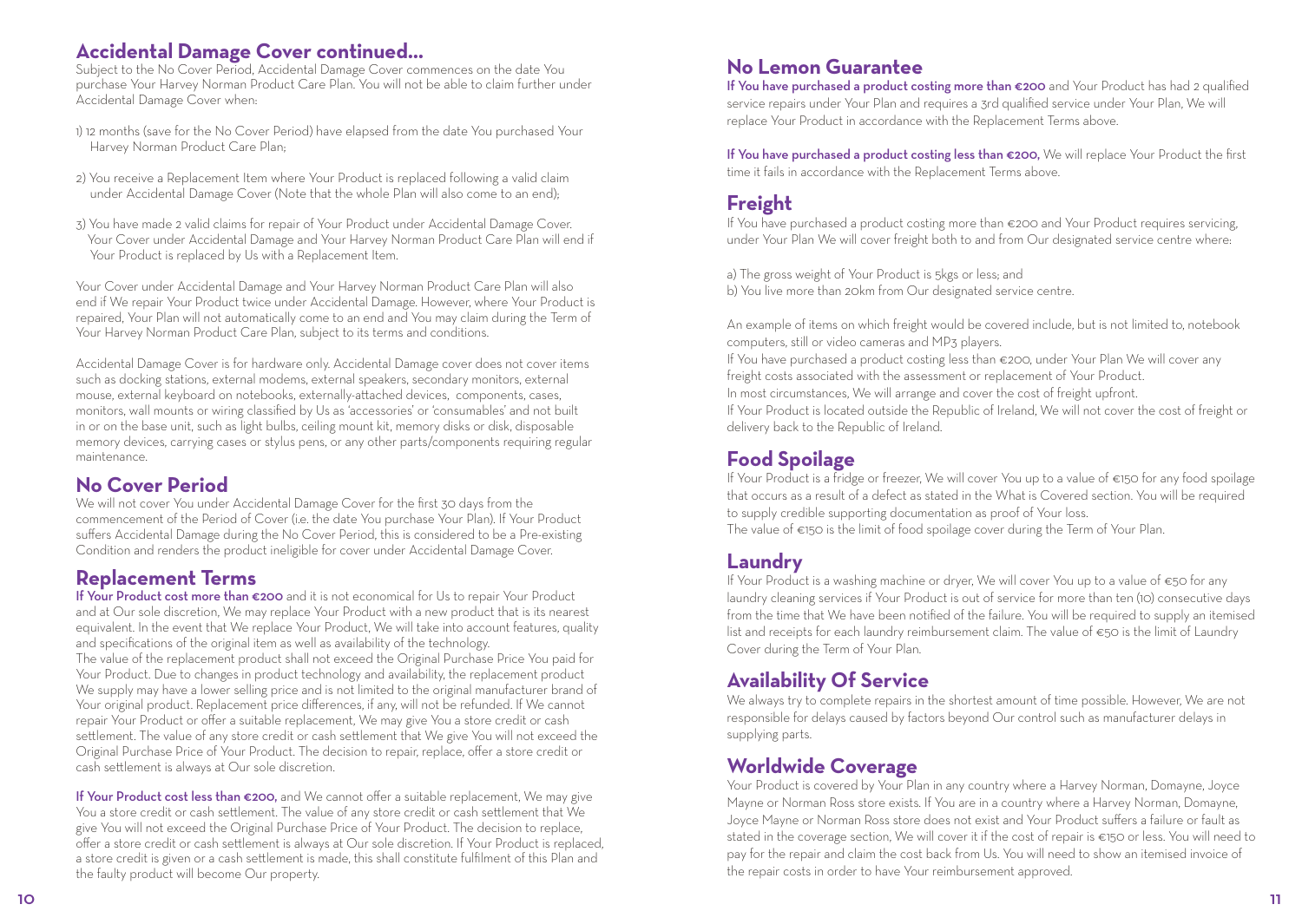## **What Is Not Covered**

#### Your Harvey Norman Product Care Plan does not cover:

- 1. Faults or failures covered by the manufacturer during he manufacturer's warranty period.
- 2.Defects or design faults that are covered by the original product manufacturer or distributor whether or not through the process of a product recall.
- 3. Repairs carried out by repair agents that are not authorised by Us.
- 4. Repairs or replacements that have been organised without following the claims procedure listed in this document or without Our authority.
- 5. Costs, except where specifically mentioned in these terms and conditions, such as costs associated with freight, transportation or delivery for Your Product.
- 6. Service call, repair costs or replacement costs where the fault is not covered under Your Plan.
- 7. Costs associated with installation, uninstalling, dismantling, or re-installation of Your Product.
- 8. Costs associated with any damage that occurs during transportation, installation, uninstalling, dismantling or re-installation of Your Product.
- 9. Costs associated with routine maintenance and servicing such as cleaning, adjustments, lubrication, alignments, reprogramming, tuning or upgrades.
- 10. Accidental Damage of any type or from any cause that is not one of the specific events expressed to be covered under Your Plan.
- 11. Accessories such as, but not limited to, on-ear headphones, over-ear headphones, microphones, cords and cables, ancillary game controllers and memory cards
- 12. Mechanical or Electrical Failures of Your Product caused by:
	- Negligence, accidental or deliberate misuse or unauthorised alterations;
	- Liquid penetration after Your accidental cover has elapsed;
	- Infestations of vermin, pests or insects or animals including domestic pets;
	- Cosmetic damage from any cause;
	- Accidental Damage from any cause after 12 months
	- have elapsed from when You purchased Your Plan;
	- Rust, corrosion or mould (with the exception of sulphur damage);
- 13. Repairs to any:
- Consumables, including but not limited to user replaceable batteries, fuses, filters, bulbs, globes, lamps, user replaceable elements, toners, drums and print heads;
- Monitors or televisions as a result of burned phosphor, screen burn or finger prints;
- Speakers as a result of overloading;
- Software, data or removable data medium caused by the Mechanical or Electrical Failure of Your Product.
- 14. If Your Product is under €200, the replacement of any accessories which may include head phones, remote controls or external devices.
- 15. Any single claim amount which exceeds the Original Purchase Price of Your Product.
- 16. Faults caused by consumables and/or use of consumables not recommended by the manufacturer's guidelines.

## **What Is Not Covered continued...**

#### No cover is provided under Accidental Damage Cover for:

- 1. Any and all Pre-existing Conditions that occur prior to the Purchase Date of Your Product and/or any product sold used, damaged, or "as-is" from the Retailer, distributor and or manufacturer when it was first sold;
- 2. Recovery or repossession of Your Product for any reason whatsoever;
- 3. Fraudulent or dishonest acts on Your part or with Your consent;
- 4. Theft;
- 5. Failure of Your Product caused by mechanical or electrical breakdown not resulting from Accidental Damage;
- 6. Any recovery or transfer of data stored on Your Product. We do not provide You any data recovery services under this cover;
- 7. Any damage to Your Product that is cosmetic only or does not otherwise affect its performance and/or functionality;
- 8. Wear and tear;
- 9. The acquisition or destruction of Your Product by order of any government, public or statutory authority;
- 10. Your Product if it is a mobile phone, e-scooter or drone;
- 11. Your Product that is intentionally damaged. If We find evidence of intentional damage, We are not obligated to repair or replace Your Product;
- 12. Accidental Damage caused by war, invasion or act of foreign enemy, hostilities, civil war, rebellion, riot, strike, labour disturbance, lockout, or civil commotion;
- 13. Accidental Damage due to third party actions, fire, insects, animals, exposure to weather conditions, extreme temperature, windstorm, sand, dirt, flood, or acts of god;
- 14. Damage from abuse, misuse, neglect, introduction of foreign objects into Your Product, mechanical or electrical breakdown, unauthorized modifications or alterations to Your Product, failure to follow manufacturer's instructions;
- 15. Costs associated with the replacement of a sim card;
- 16. Hand controller where the product is a games console;
- 17. Costs associated with investigative services where no problem can be found or where claim was found to be invalid.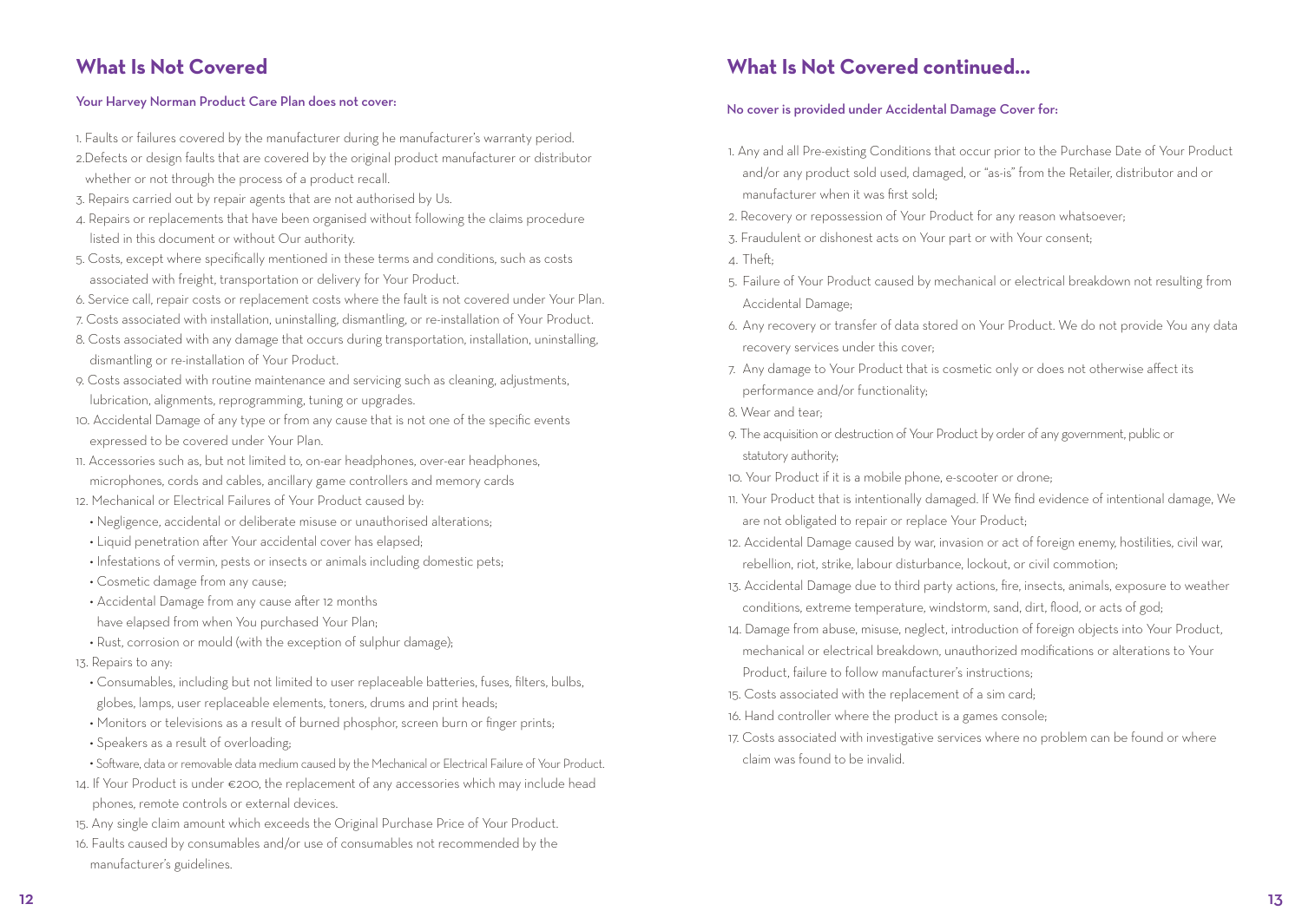## **Definitions**

Accidental Damage: means physical damage which occurs as a result of a sudden, unforeseen and unexpected event. The event must arise from a single identifiable incident.

Administration Fee: means the amount You have to pay each time You make a claim which is accepted under Accidental Damage cover.

Administrator: Frith Service Contracts Ltd, Business Number 373654 (trading as Brightside), located at Unit 85/86, First Floor Boardwalk, Omni Shopping Centre, Santry, Dublin 9, who is registered and regulated by the Central Bank of Ireland under No C51103.

Insurer: AWP P&C S.A. – Dutch Branch, trading as Allianz Partners Europe, located at Poeldijkstraat 4, 1059 VM Amsterdam, the Netherlands, Corporate identification No 33094603, is registered at the Dutch Authority for Financial Markets (AFM) No 12000535 and is authorised by L'Autorité de Contrôle Prudentiel et de Résolution (ACPR) in France and authorised by the Central Bank of Ireland for conduct of business.

Mechanical or Electrical Failure: means a sudden or unforeseen failure of Your Product arising from a mechanical or electrical fault.

Original Documents: means Your original purchase receipt and tax invoice issued by the Retailer which sold Your Product to You.

Original Purchase Price: means the amount shown on the purchase receipt and/or Tax Invoice being the cost of Your Product.

Pre-existing Condition: the Product covered under Your Plan, has suffered a fault and/or Accidental Damage before You purchased the Product.

Purchase Date: means the date shown on Your Original Documents.

Replacement Terms: means the paragraphs in this document under the heading "Replacement Terms".

You, Your: means the person or persons named as the purchaser on the original purchase receipt and/or Tax Invoice.

Your Product: means any electrical or battery operated product that You purchased as described in the purchase receipt and/or Tax Invoice.

Your Plan, Your Harvey Norman Product Care Plan: means the Harvey Norman Product Care Plan that You have purchased with Your Product.

We, Us, Our, Retailer: refers to the selling Retailer or an authorised agent of the selling Retailer whose name appears on the original purchase receipt and/or Tax Invoice as the supplier. and/or

AWP P&C S.A. – Dutch Branch, trading as Allianz Partners Europe, located at Poeldijkstraat 4, 1059 VM Amsterdam, the Netherlands, Corporate identification No 33094603, who is registered at the Dutch Authority for Financial Markets (AFM) No 12000535 and is authorised by L'Autorité de Contrôle Prudentiel et de Résolution (ACPR) in France and authorised by the Central Bank of Ireland for conduct of business.

# **ATTACH INVOICE HERE**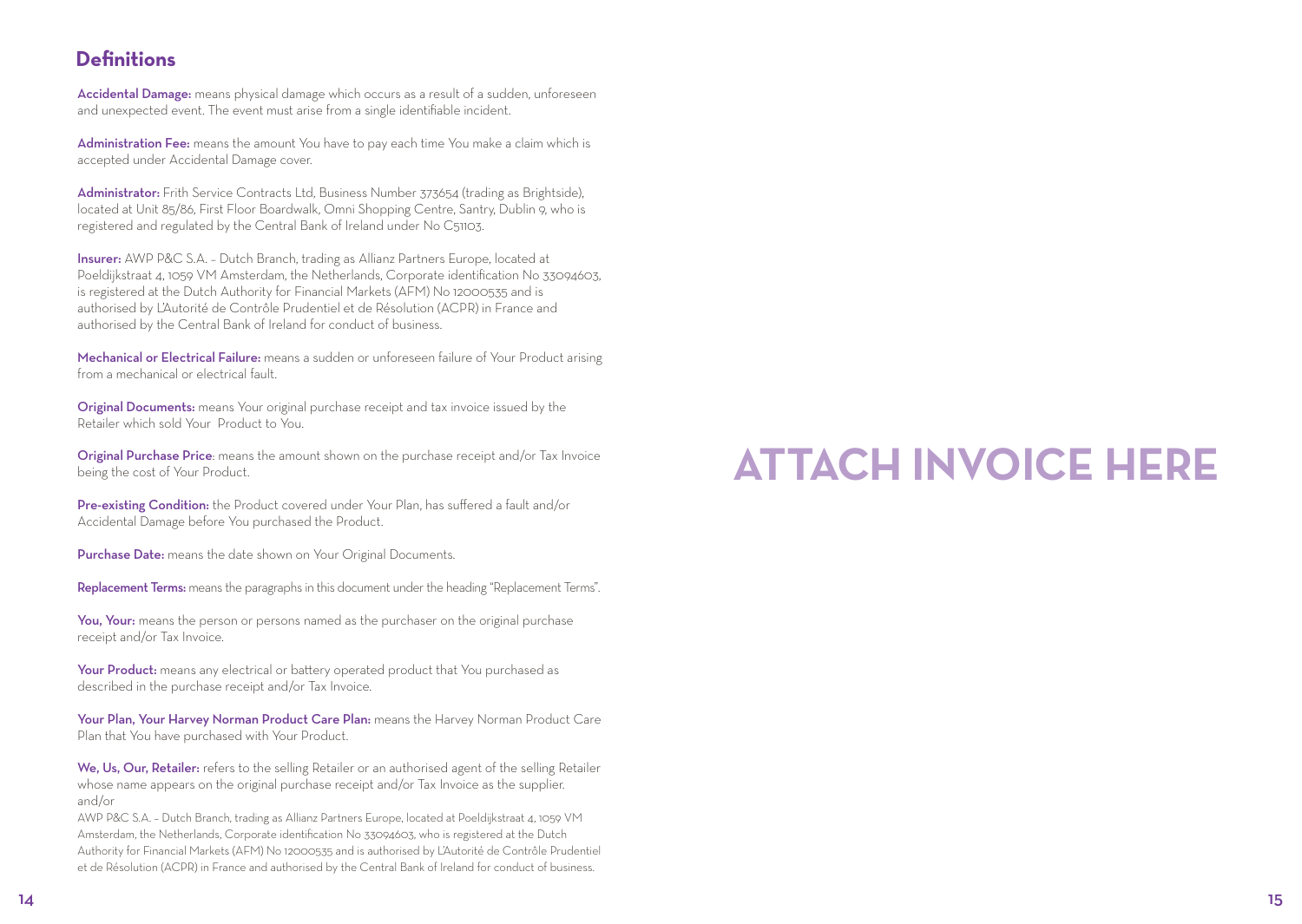#### **Claims procedure:**

#### Before calling please conduct a basic check of Your Product.

Is Your Product plugged in and turned on?



 $\bm{\mathcal{U}}$ 

 $\boldsymbol{\omega}$ 

 $\blacktriangledown$ 

 $\blacktriangledown$ 

 $\blacktriangledown$ 

Does Your Product require new batteries?

Have You checked Your manufacturer's instruction booklet? Many manufacturer's instruction booklets contain "trouble shooting" tips.

If the problem still persists follow Our simple claims procedure to make a claim under Your Harvey Norman Product Care Plan. Please have Your Original Documents ready. You can raise a claim by either:

- Going online at www.productcareclaims.ie
- Calling Us on 1800 200 503 from Monday to Friday, 9:00am to 5:30pm (excluding public or bank holidays).
- One of Our friendly customer service representatives will verify Your details and assist You with Your query.

#### **Transferring Your Harvey Norman Product Care Plan**

Your Plan can be transferred to a new owner at the sale of Your Product providing advice from You is given to Our customer services centre. Please call Our customer services Hotline on 1800 200 503, during Our operating hours as set out below or mail Your advice to the address below.

## **Data Protection Notice**

You should note that, by virtue of Your engagement or interactions with Us or by virtue of providing Us with personal information on You or individuals connected with You (for example directors, employees, representatives or clients), You will provide Us and Our related entities and agents with personal information which constitutes personal data within the meaning of the General Data Protection Regulation (Regulation 2016/679, the "Data Protection Legislation").

We as data controller, may collect, store and use Your personal data for the following lawful purposes: (i) to provide this product care plan/warranty to You or to investigate, assess and pay claims under Your Plan (i.e. where this is necessary for the performance of the contract); (ii) where this is necessary for compliance with a legal obligation to which We are subject; and/or (iii) for direct marketing purposes (i.e. where this is necessary for the purposes of the legitimate interests of Us or a third party). Should We wish to use Your personal data for other specific purposes (including, if applicable, any purpose that requires Your consent), We will contact You.